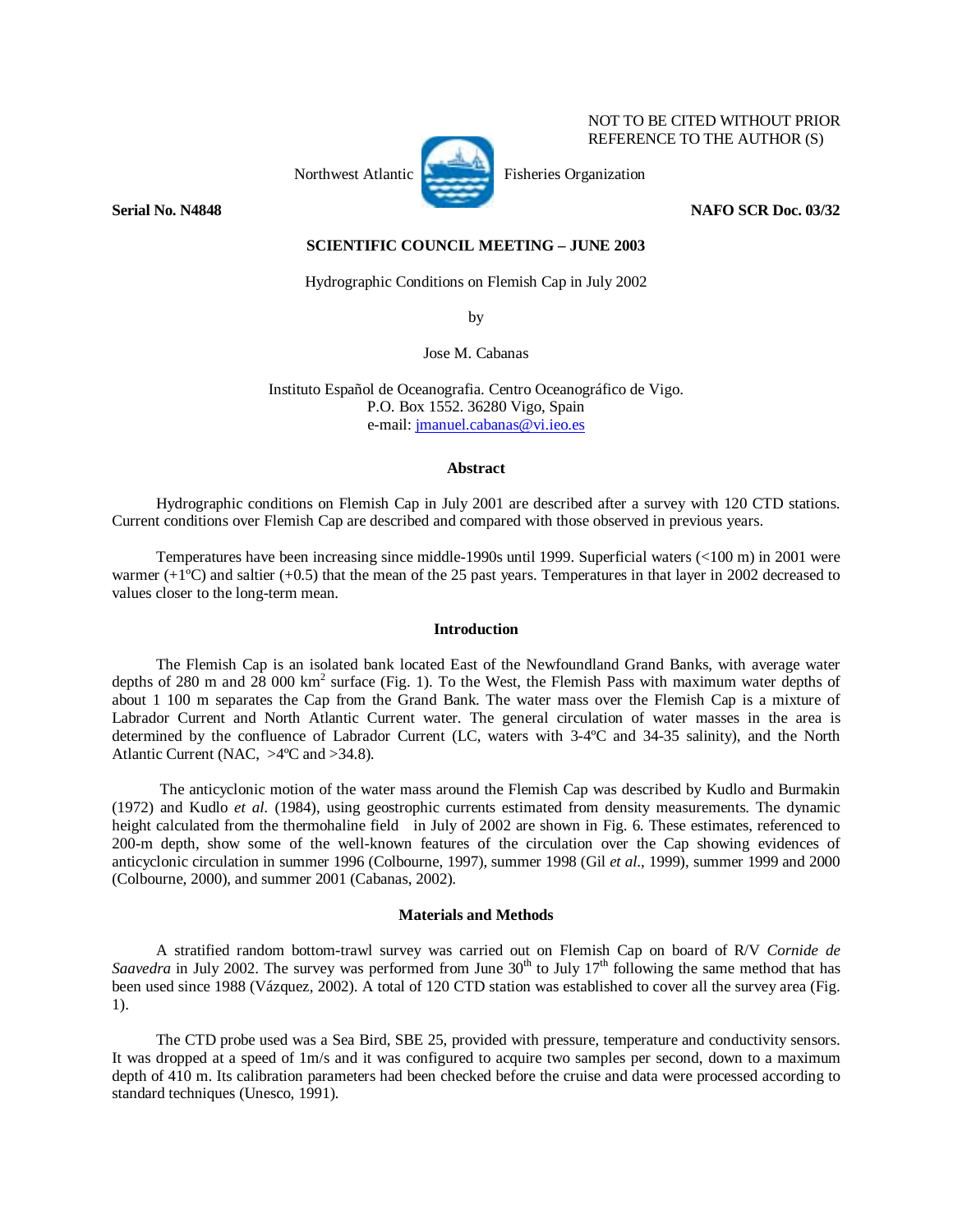# **Results**

Temperature and salinity distribution charts at different depths: 10, 50, 100 and 200 m (Fig. 2 and 3); vertical temperature and salinity distribution along two transects; one in N-S direction near the 45º W meridian and the other in W-E direction near the 47ºN parallel (Fig. 4); TS diagram (Fig. 5) and Dynamic Height relative to 100 and 200 m depth (Fig. 6) where built.

Horizontal temperature distribution at different depths (Fig. 2) show that near the surface (10 m) temperature reaches 10ºC in the central part of the bank and decreases northwards with values below 2ºC. At 50 m, temperature ranges between 3ºC and 5 ºC. At 100 m depth, temperature ranges from 3.5ºC in the North to 5ºC in the South. At 200 m depth, with the same pattern as 100 m, temperature ranges between 3.5ºC and 4.5ºC.

 Horizontal salinity distribution (Fig. 3) at 10 m depth that salinity ranges between 33.4 in the Southwest and 34.2 at the East; at 50 m depth it ranges between 34.0 in the Southeast and 34.5 in the West; at 100 m ranges between 34.4 in the centre of the Cap and 34.6 in the border; at 200 m salinity as 34.7-34.8. In general, it was observed that at surface, fresher water (33.7) comes from the East and salinity increases with depth reaching 34.8 at 200 m.

Vertical distribution of temperature and salinity (Fig. 4), show in the S-N transect a strong gradient in the upper 30 m. Temperature decreases towards deeper waters getting 3.5ºC in the North, but being warmer in the South. Salinity increases progressively from 33.8 in surface to about 34.8 at the bottom. In the W-E transect, a weak tongue of cold water ( $t < 3.5^{\circ}$ C) was observed in both sides of the bank.

TS properties of the waters over the Cap in 2002 are shown in Fig. 5. The typical Labrador Water, with less than 4ºC and about to 34.85 salinity, are dominant in waters deeper than 100 m, where also North Atlantic Water (t>4ºC) was detected.

The Dynamic Height in surface respect to the 100 and 200 m level are shown in Fig. 6. The highest values in the western part of the Cap and the low values in the eastern part must induce an anticyclonic circulation over the Cap centered in the western part.

#### **References**

Cabanas, J.M. 2002. Hydrographic Conditions on Flemish Cap in July 2001. *NAFO SCR Doc*. 01/25.

- Colbourne, E. 1997. Oceanographic conditions on the Flemish Cap during the summer of 1997, with comparisons to the previous year and the 1961-1990 average. *NAFO SCR Doc.* 97/84. Serial Nº N2930, 15 pp
- Colbourne, E. 2000. Oceanographic conditions on the Flemish Cap during the summer 2000, with comparisons to the previous year and the 1961-1990 Average. *NAFO SCR Doc*. 00/73, Ser. No. N4330, 19 p.
- Gil, J.R. Sánchez, R. Gancedo, and V. Valencia. 1999. Physical oceanographic conditions on Flemish Cap in summer 1998. *NAFO SCR Doc.* 99/92. Serial Nº N4164, 15 pp.

Unesco 1991, JPOTS editorial panel. Processing of oceanographic station data. UNESCO, 138 pp

- Kudlo, B.P., and V.V. Burmakin. 1972. Water circulation in the South Labrador and Newfoundland areas in 1970- 71. *ICNAF Redbook* 1972 (iii): 22-33.
- Kudlo, B.P., V.A. Borovkov and N.G. Sapronetskaya. 1984. Water circulation patterns on the Flemish Cap from observations in 1977-82. *NAFO Sci. Counc. Studies*, 7: 27-37.
- Vázquez, A. 2002. Results from bottom trawl survey on Flemish Cap of July 2001. *NAFO SCR Doc* 02/12.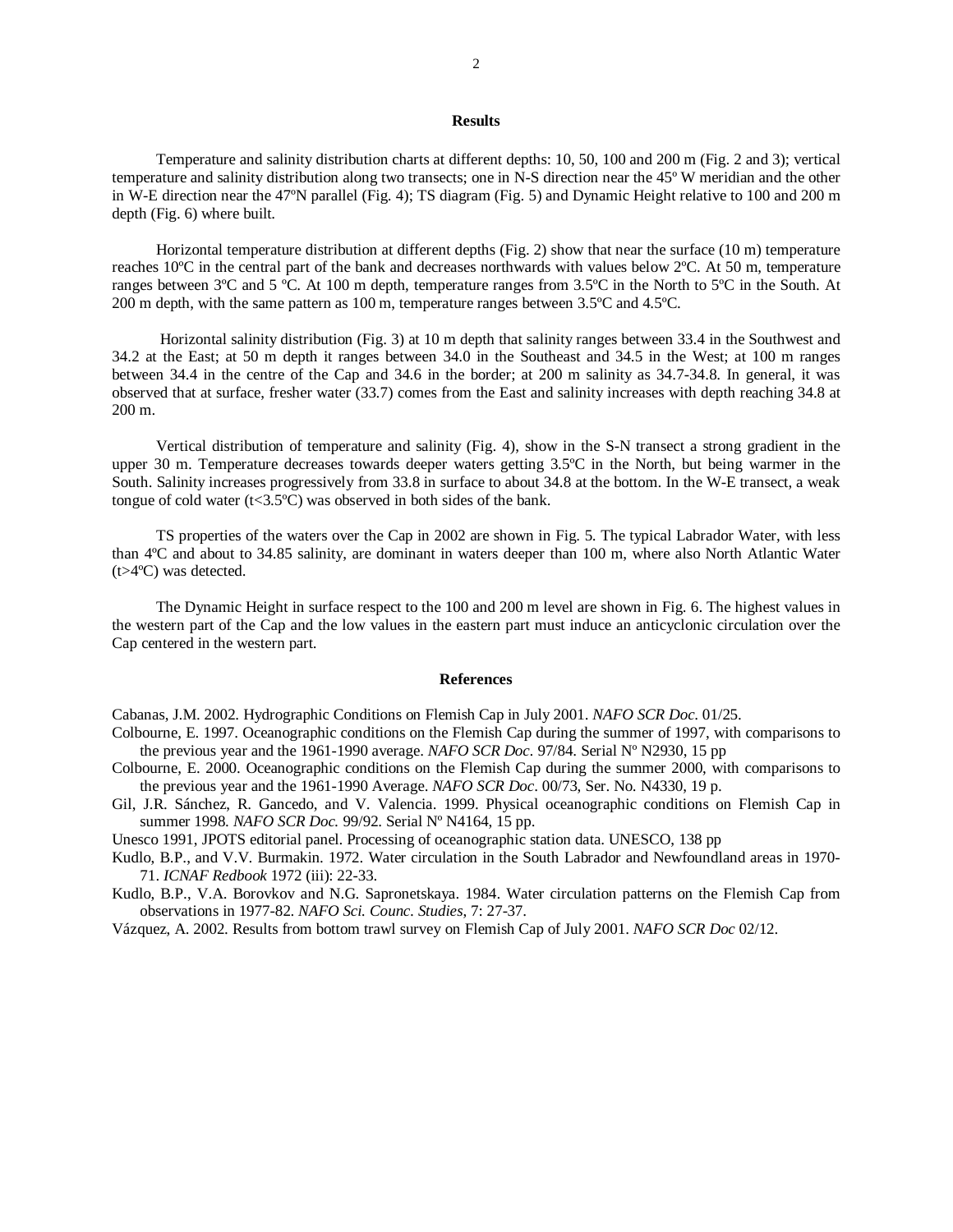

Fig. 1.Location of CTD stations.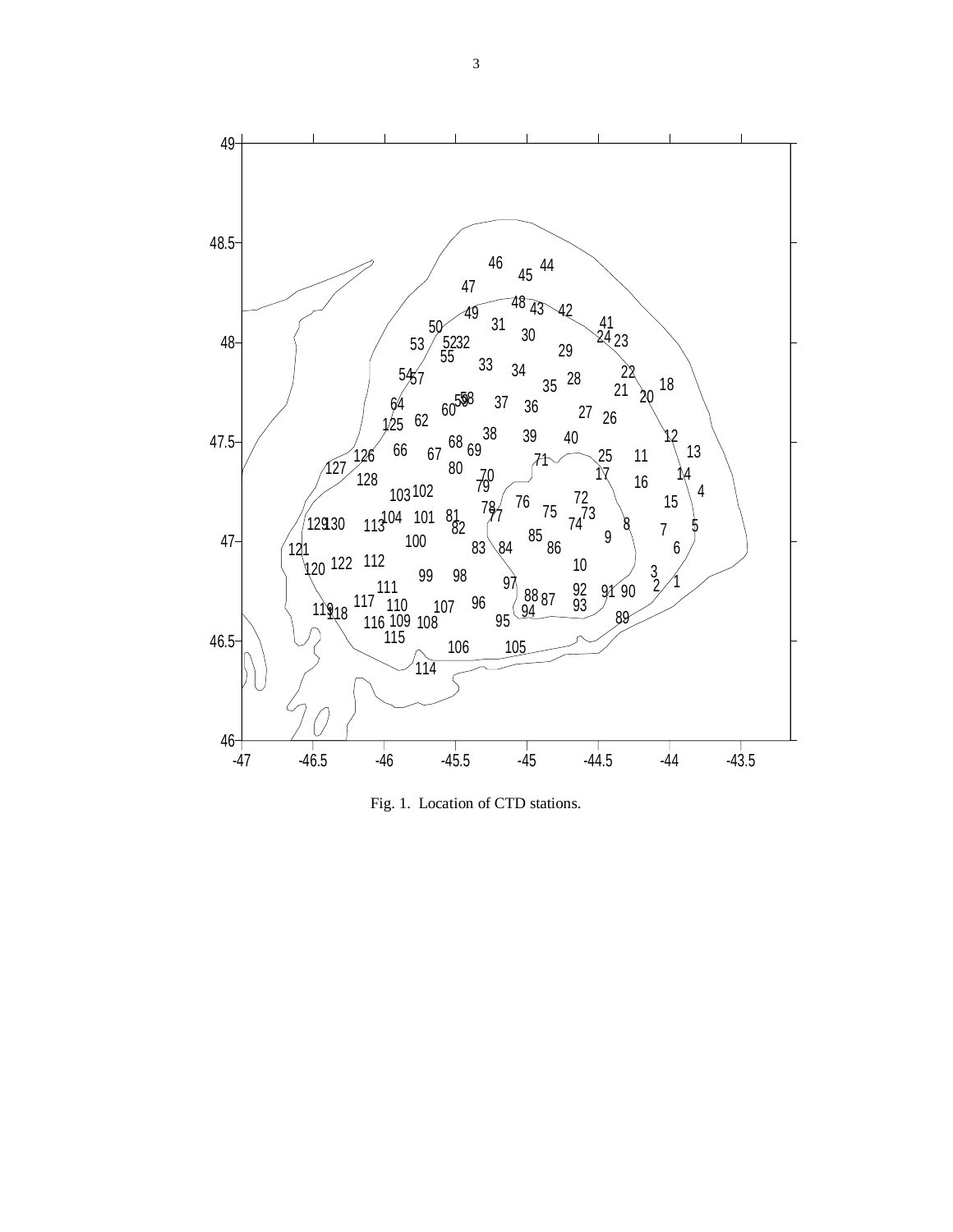

Fig. 2.Distribution of temperature at several depth.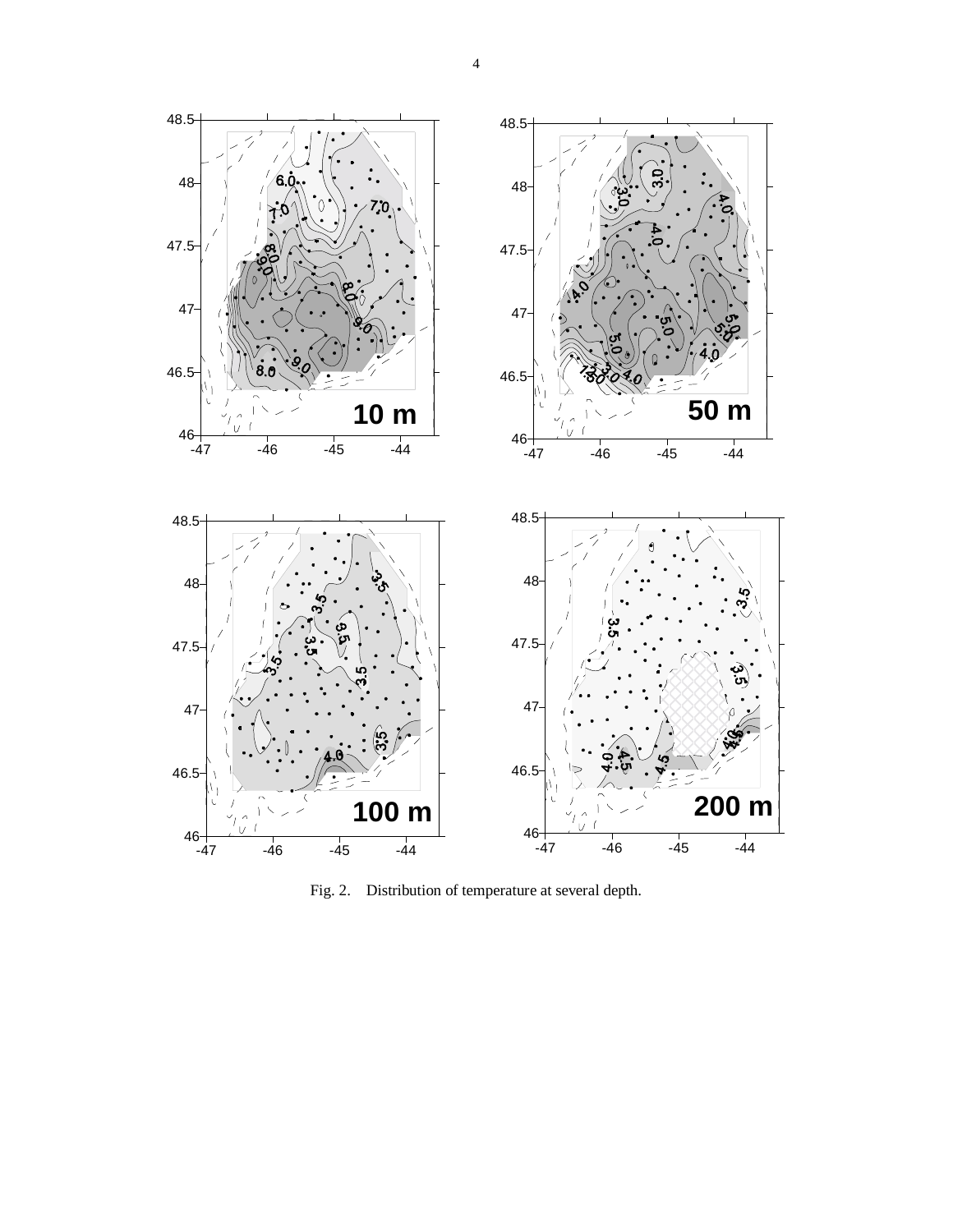

Fig. 3. Distribution of salinity at several depths.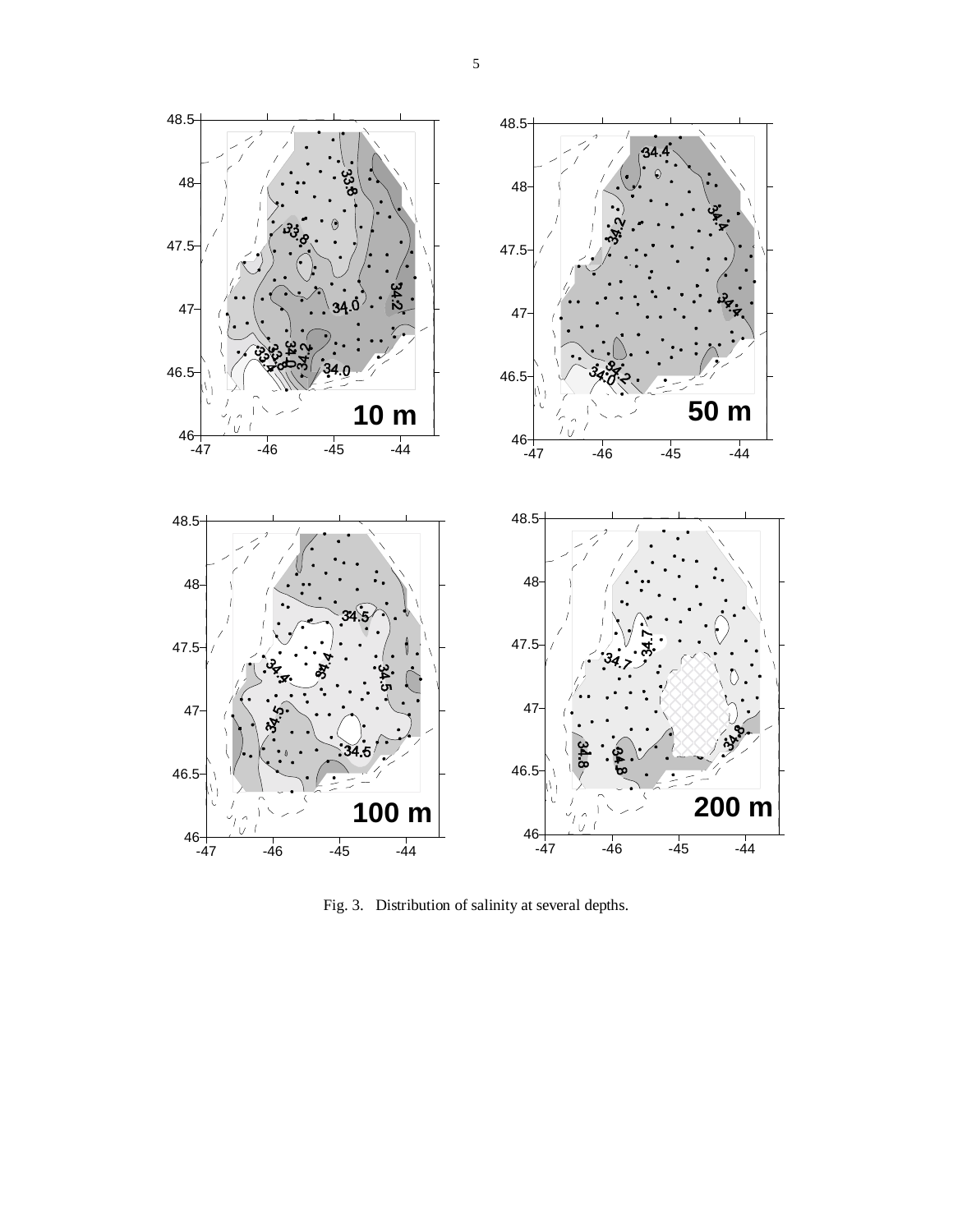

Fig. 4a. Distribution of temperature and salinity in a N-S transect.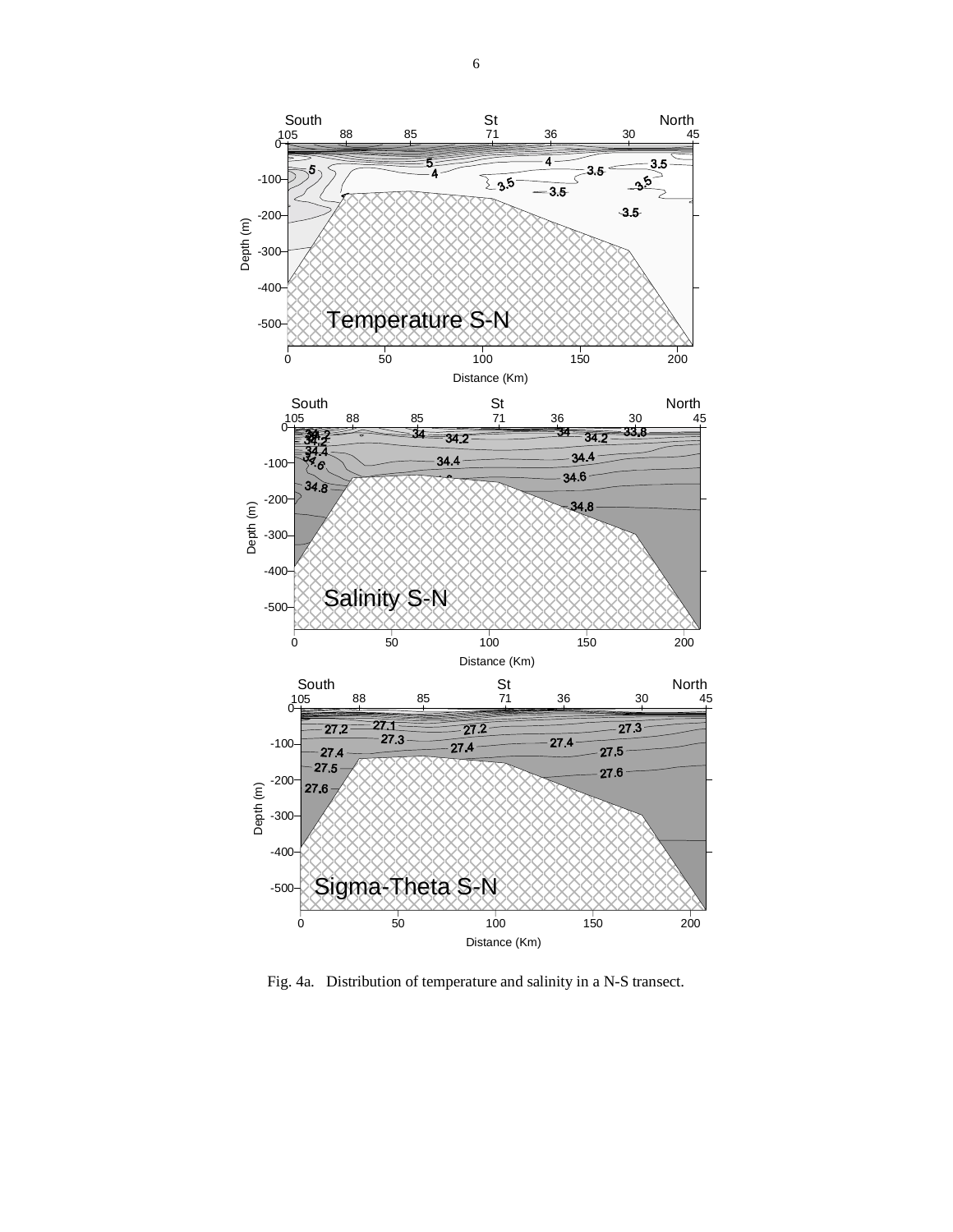

Fig. 4b. Distribution of temperature and salinity in an E-W transect.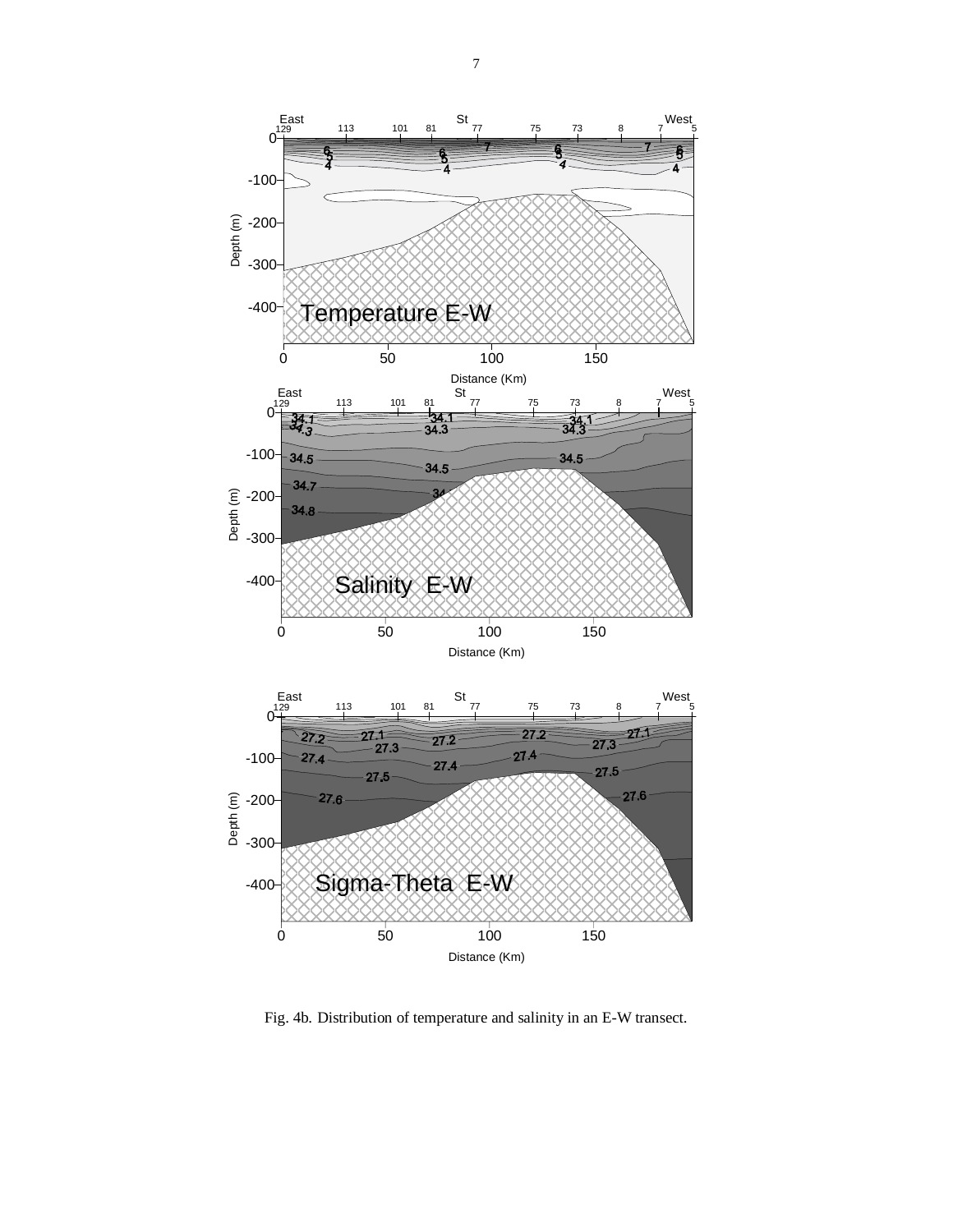

Fig. 5. TS diagram for all stations and depths (top), 0-200 m (middle), and 200-400 m (bottom)**.**